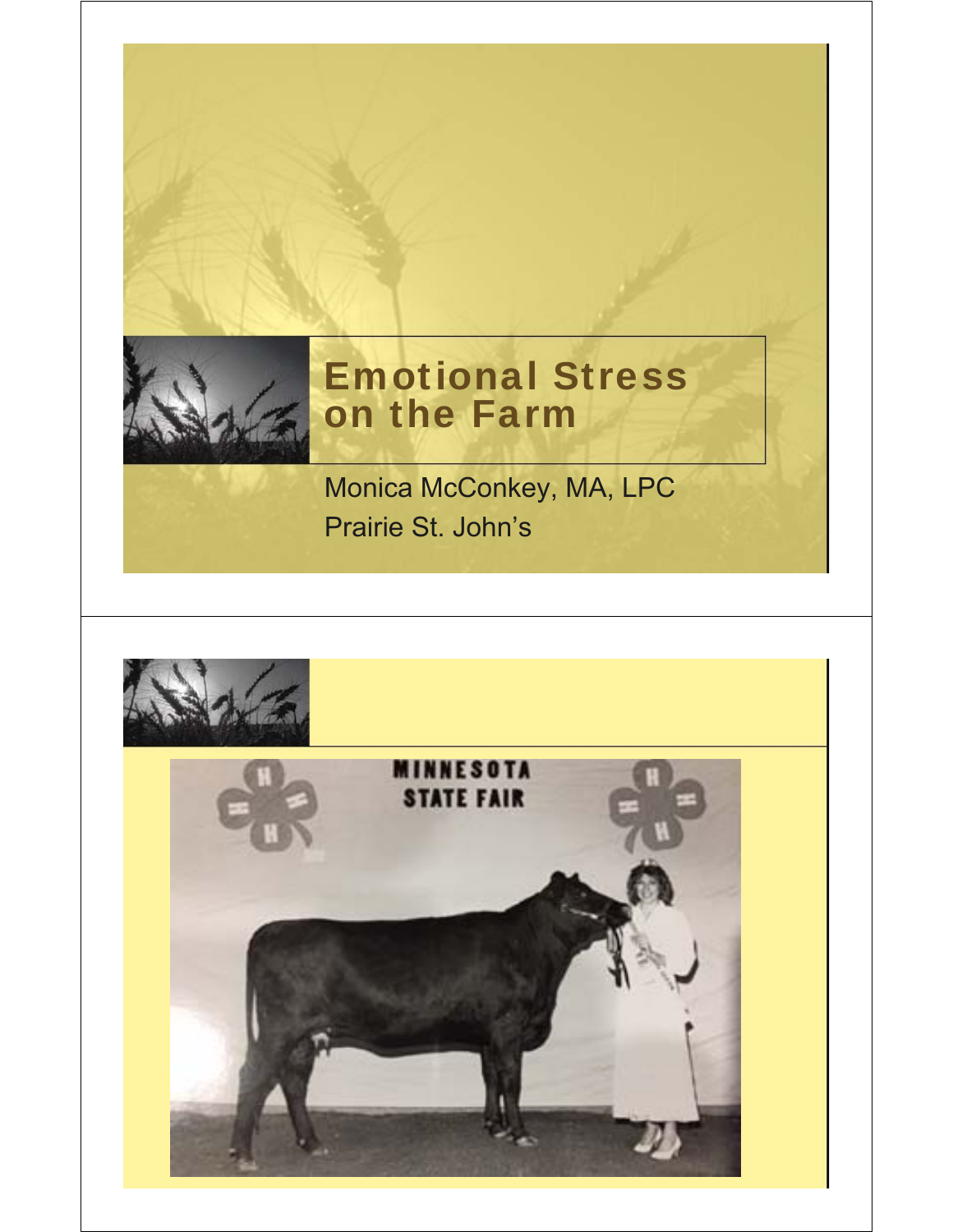



- 1.Identify stressors related to the farm crisis.
- 2.Become aware of specific warning signs related to a behavioral health crisis.
- 3.Learn skills to communicate support and access help for individuals of concern.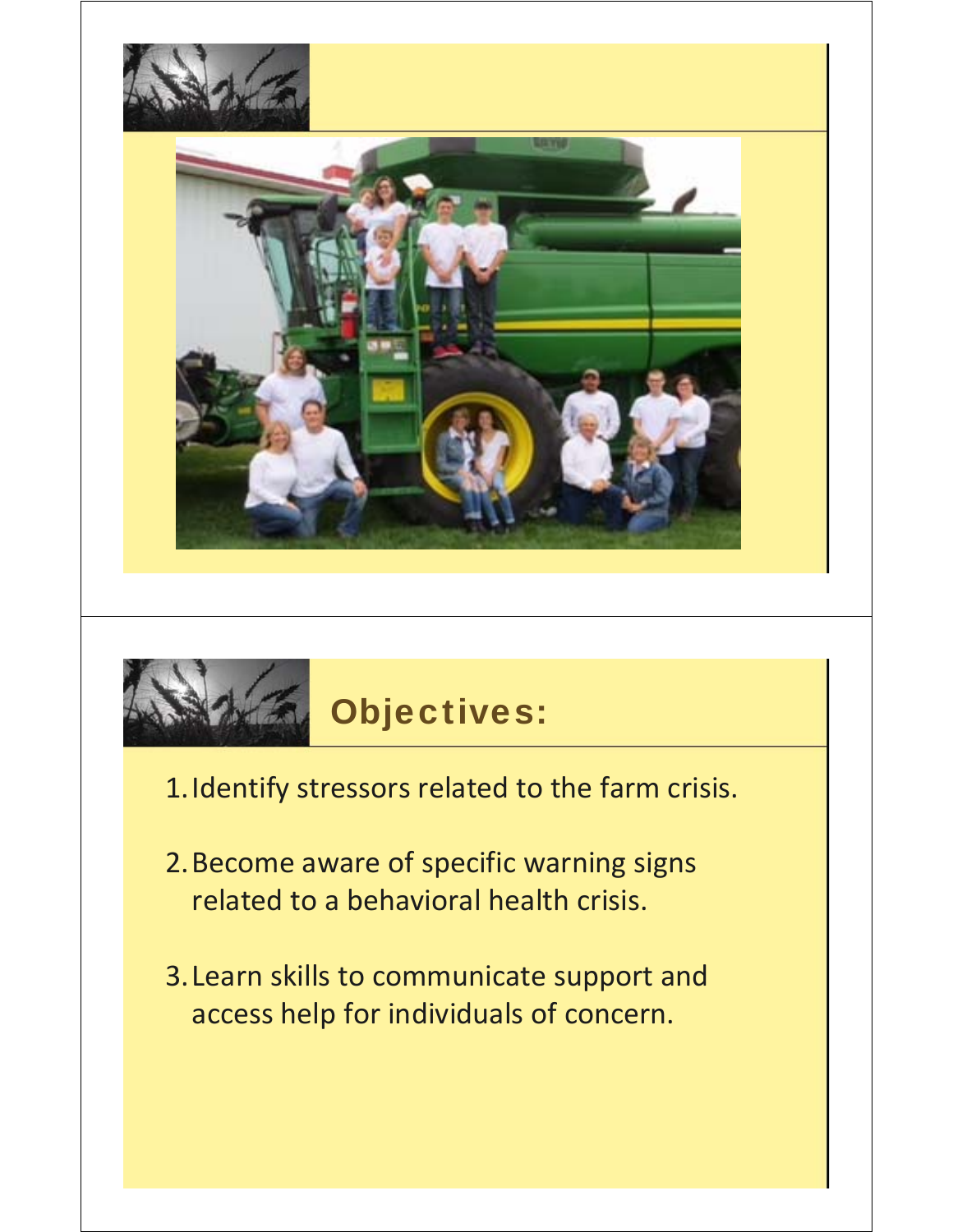

## Stress on the Farm

- Uncontrollable factors
	- Weather/disaster
	- Commodity Markets
	- High Interest Rates
- Illness/injury
- Isolation
- Competition
- Increased need for competency
- Irregular/uncertain income
- Long/solitary work hrs
- Barriers to help
	- Lack of services
	- Attitudes & perceptions
	- Insurance

## Common BH Diagnoses

- Anxiety
- Depression
- Adjustment Disorder
- Substance Use Disorders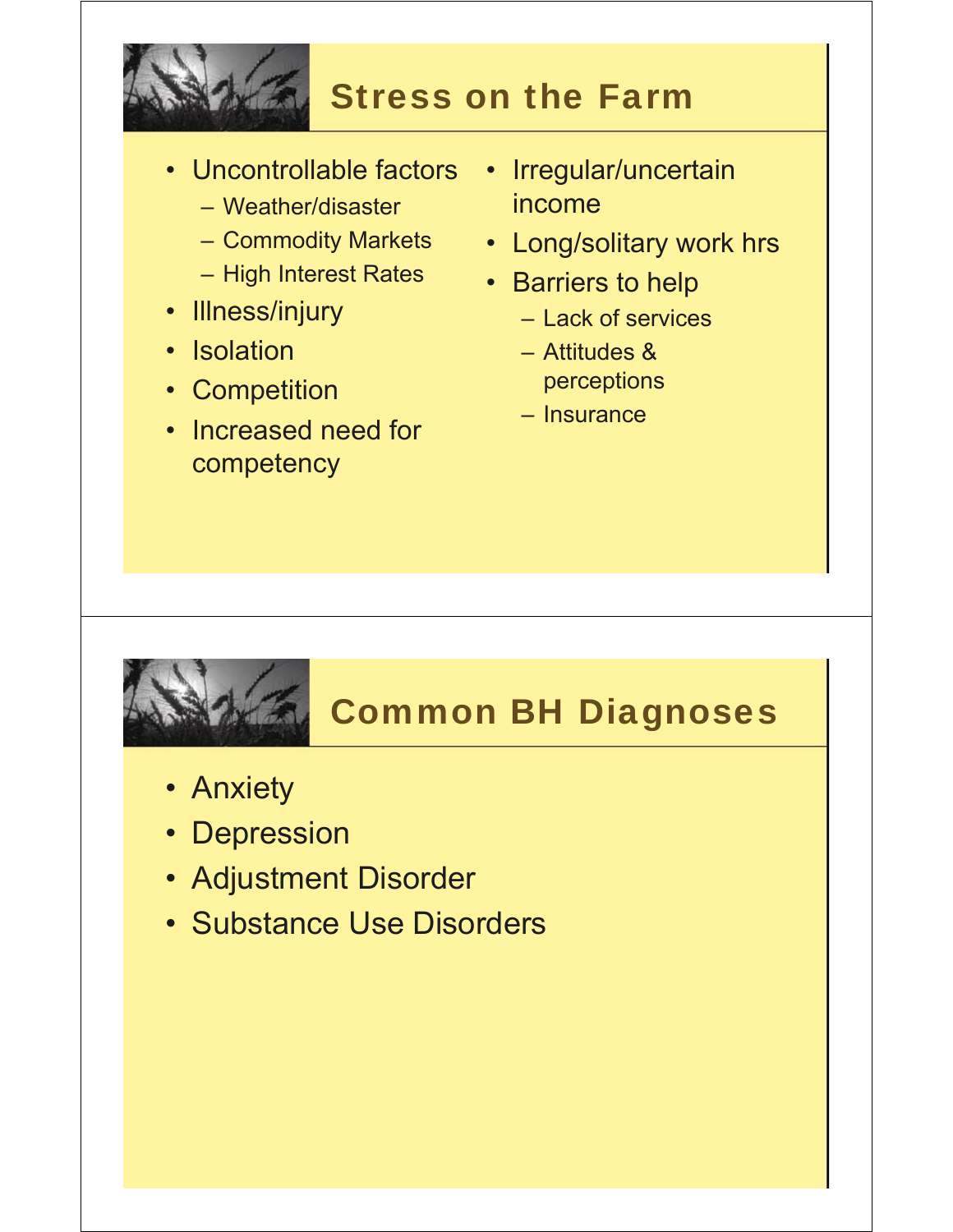

# Warning Signs

- Isolation
- Mood Changes
- Abrupt sale of land/livestock
- Equipment or farmstead falling into disrepair
- Physical illness and/or injury
- Sleep patterns altered
- Increased substance use

# Warning Signs cont'd

- Lack of motivation
- Less productive
- Unpaid bills
- Statements of hopelessness or giving up
- Spouse/children exhibiting stress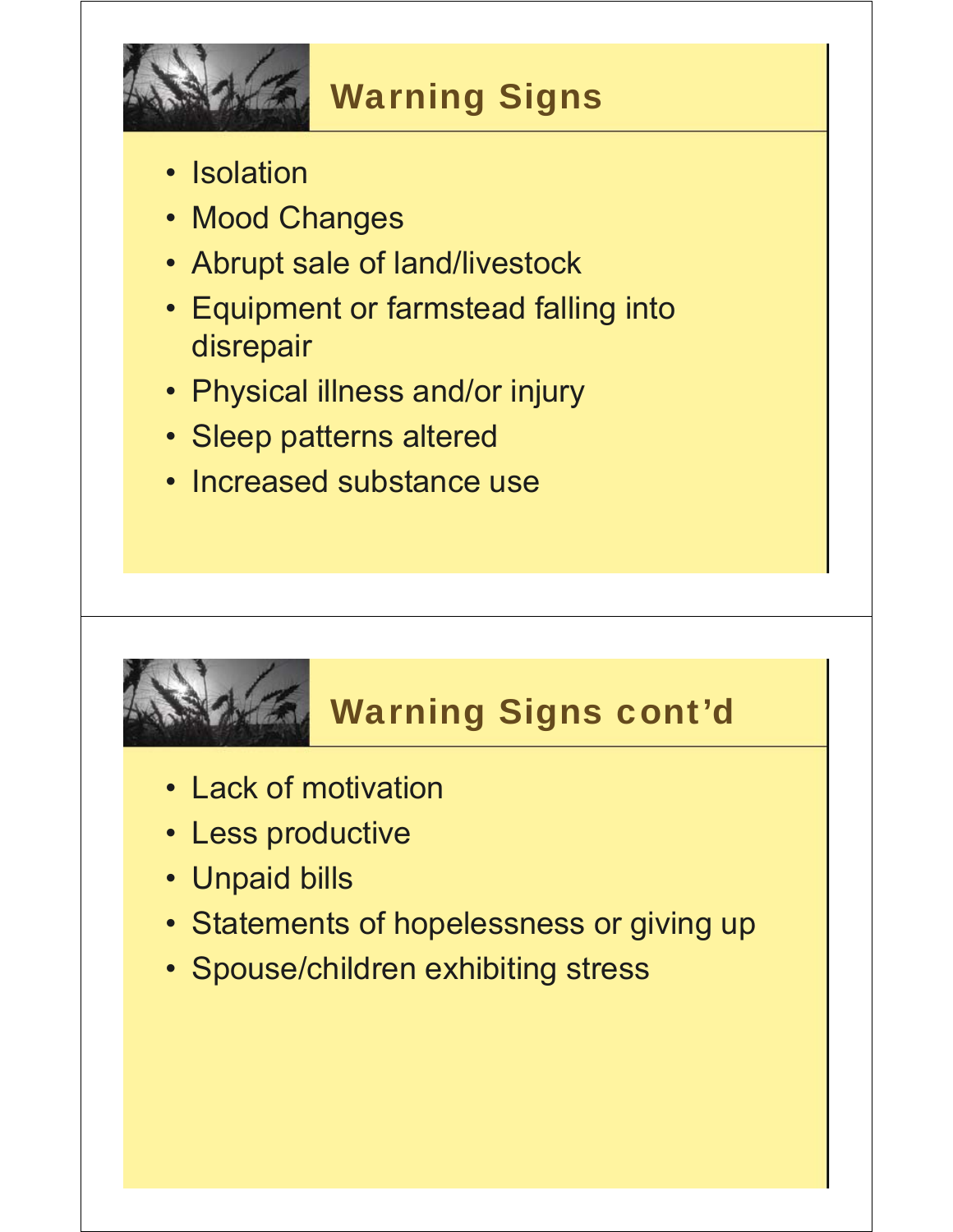



- Lack of resources
- Stigma
- Cost
- Lack of understanding among MH providers
- "workaholism"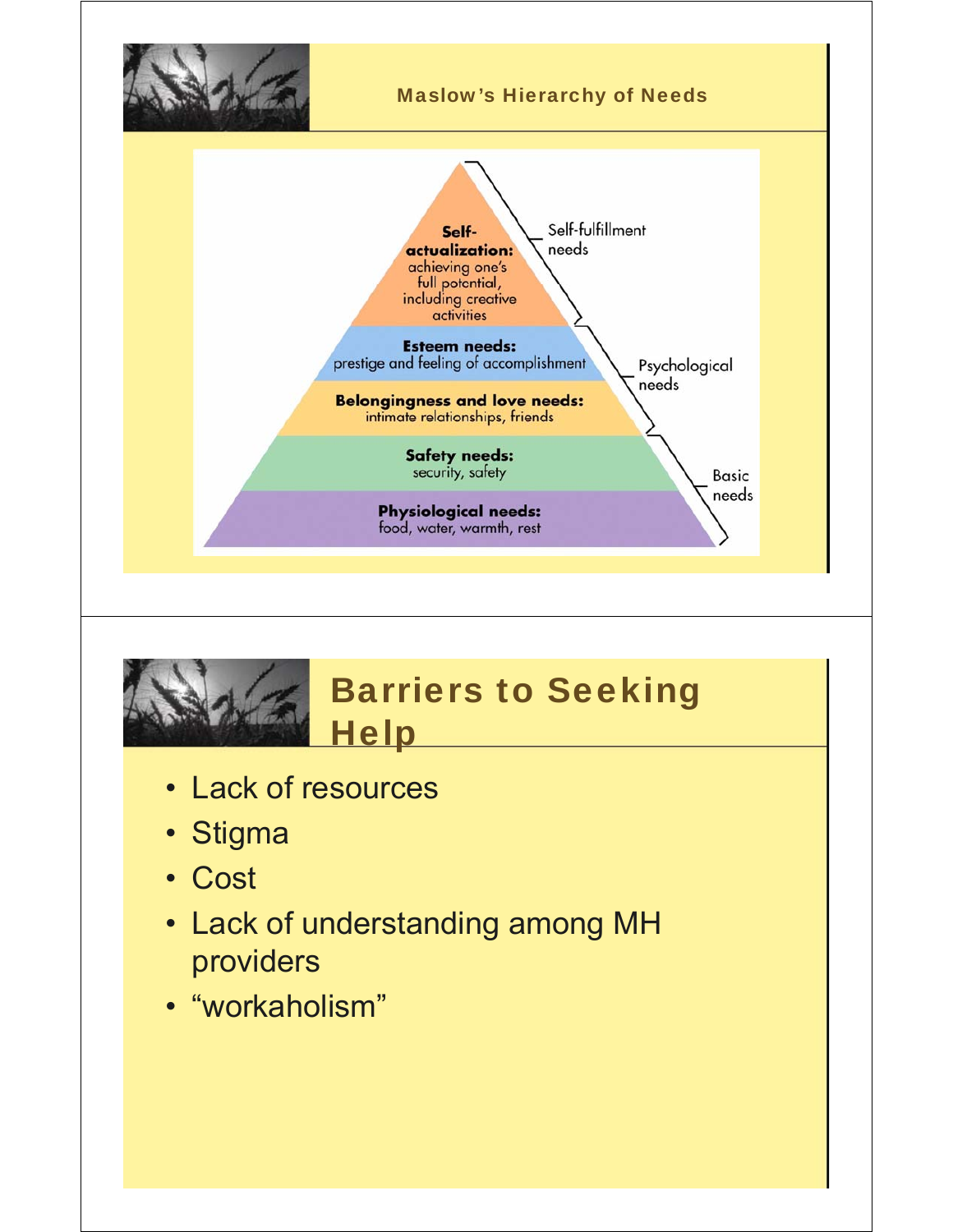

#### • Farmers' mental health: A review of the literature, Alison Goffin, ACC Policy Team, 2014.

| Out of farmers' control                                                                                                                                                             |                                                                                                                                                                                                                                                                                                       |                                                                                                                                                                     |                                                                                                                                                                                                                                                                                                                                                                                                                                  |                                                                                                                                                                                                                                                                                                                                                                                                                                                                                                                                                                                                                                                                                                                                                                                                                                                                                                                                                                                                                                                                                                                                | <b>Within farmers' control</b>                                                                                                                           |                                                                                                                                                                                                                                                                                                                                                                                                                                                                                                                                                                                                                                                                                                                                                                                                                                                                                |
|-------------------------------------------------------------------------------------------------------------------------------------------------------------------------------------|-------------------------------------------------------------------------------------------------------------------------------------------------------------------------------------------------------------------------------------------------------------------------------------------------------|---------------------------------------------------------------------------------------------------------------------------------------------------------------------|----------------------------------------------------------------------------------------------------------------------------------------------------------------------------------------------------------------------------------------------------------------------------------------------------------------------------------------------------------------------------------------------------------------------------------|--------------------------------------------------------------------------------------------------------------------------------------------------------------------------------------------------------------------------------------------------------------------------------------------------------------------------------------------------------------------------------------------------------------------------------------------------------------------------------------------------------------------------------------------------------------------------------------------------------------------------------------------------------------------------------------------------------------------------------------------------------------------------------------------------------------------------------------------------------------------------------------------------------------------------------------------------------------------------------------------------------------------------------------------------------------------------------------------------------------------------------|----------------------------------------------------------------------------------------------------------------------------------------------------------|--------------------------------------------------------------------------------------------------------------------------------------------------------------------------------------------------------------------------------------------------------------------------------------------------------------------------------------------------------------------------------------------------------------------------------------------------------------------------------------------------------------------------------------------------------------------------------------------------------------------------------------------------------------------------------------------------------------------------------------------------------------------------------------------------------------------------------------------------------------------------------|
| Global                                                                                                                                                                              | <b>National</b>                                                                                                                                                                                                                                                                                       | Regional                                                                                                                                                            | <b>Community</b>                                                                                                                                                                                                                                                                                                                                                                                                                 | <b>Local Farm</b>                                                                                                                                                                                                                                                                                                                                                                                                                                                                                                                                                                                                                                                                                                                                                                                                                                                                                                                                                                                                                                                                                                              | <b>Families</b>                                                                                                                                          | Farmer                                                                                                                                                                                                                                                                                                                                                                                                                                                                                                                                                                                                                                                                                                                                                                                                                                                                         |
| Climate<br>change<br>Global<br>economy<br>New Zealand<br>dollar<br>Fewer dairy<br>farms with<br>larger herd<br>sizes<br>Greater<br>financial<br>responsibility<br>New<br>technology | Government laws and<br>regulations<br>Taxes and expenses<br>High interest rates<br>Commodity markets<br>Decline in rural<br>infrastructure and<br>subsequent<br>opportunities for<br>social connection<br>Environmental<br>sustainability<br>Animal welfare<br>Quality and safety of<br>food products | Weather/climate<br>Seasonal conditions<br>Disease outbreaks<br>Pests<br>Decline in rural<br>infrastructure<br>Environmental<br>considerations and<br>sustainability | Weather/climate<br>Lack of skilled labour<br>Lack of access to<br><b>SACVICAS</b><br>Lack of appropriately<br>trained professionals<br>Lack of awareness and<br>knowledge of mental<br>health issues, what it is<br>and how to provide<br>support<br>Stoic attitudes<br>Reinforcement of<br>stereotypes<br>Stigma associated with<br>mental illness<br>Lack of<br>anonymity/confidentiality<br>when accessing<br><b>SALVICAS</b> | Weather/climate<br>Seasonal conditions and peak work times<br>Machinery breakdown<br>Hazardous working conditions and<br>dangers such as physical, biological,<br>chemical and mechanical hazards<br><b>Traditional dairy farming:</b><br>Isolation and solitary work<br>Long hours<br>None or very few employees<br>Limited opportunities to take leave or a<br>holiday<br>Home and work combined limiting<br>relaxation time away from work<br>Lack of support<br>Industrial dairy farming:<br>Monitoring new systems such as<br>automatic and robotic milking<br>More employees creating a new kind of<br>professional role as an employer including<br>extended supervision of staff, and wider<br>responsibility for Occupational Health and<br>Safety<br>More use of foreign/migrant workers who<br>can experience long work hours, away<br>from family and friends and social isolation<br>caused by linguistic and cultural barriers<br>New skills and knowledge needed such as<br>good leadership<br>Economic - stable farm income/irregular<br>and uncertain income, financial debt<br>Record keeping and paper work | Structure of the family -<br>inter-generational<br>Living on or off the farm<br>Family problems<br>Working with multi-<br>generational family<br>members | Worrying about work<br>Long hours<br>Work load and production<br>performance<br>Transformation from family farmer<br>to entreoreneur<br>Social and environmental<br>responsibility<br>Time pressures and personal<br>efficiency<br>Control of work<br>Understanding new technology<br>Paper work<br>General<br>Financial worries - irregular and<br>uncertain income and financial<br>debt. Having a job off the farm to<br>supplement income<br>Personal health and fitness<br>Hearing problems leading to<br>communication difficulties and<br>social isolation, frustration, anxiety,<br>stress, fatigue and depression<br>Work-life balance<br>Lack of time off work<br>Lack of social support<br>Poor personal attitude and low self-<br>esteem<br>Mental strain causing sleeping and<br>concentration problems,<br>psychosomatic disorders and<br>increased injury rates |



#### How to Help

- Reach out
- Listen
- Avoid minimizing
- Encourage individual to seek help
- Ask questions
- The sooner, the better
- Engage the family
- Provide Resources